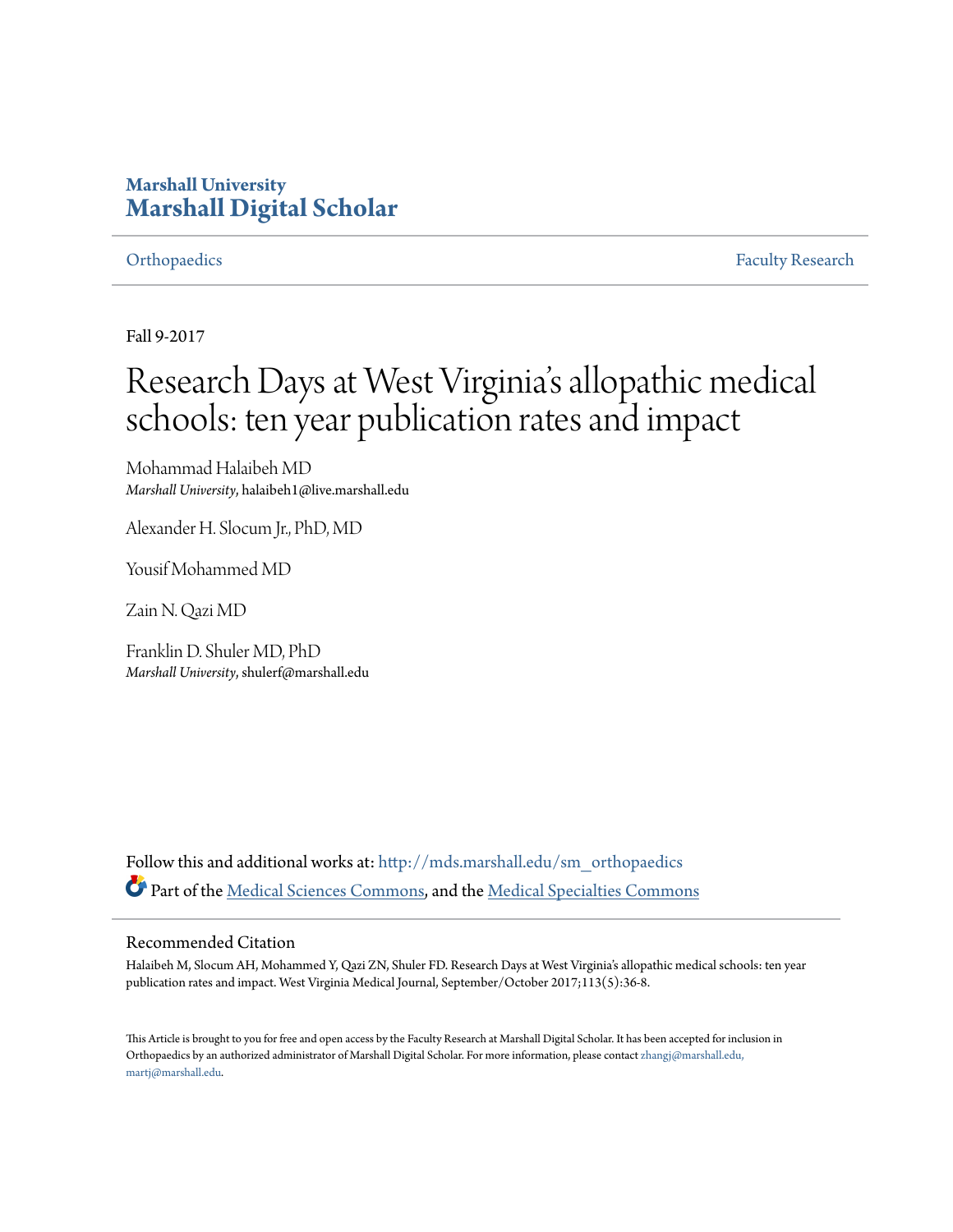### Research Days at West Virginia's Allopathic Medical Schools: Ten Year Publication Rates and Impact

**Mohammad Halaibeh, MD Alexander H. Slocum, Jr., PhD, MD Yousif Mohammed, MD Zain N. Qazi, MD Franklin D. Shuler, MD, PhD**

**Corresponding Author:** Franklin D. Shuler, MD, PhD, Marshall University, Department of Orthopaedic Surgery, 1600 Medical Center Drive, Suite G-500, Huntington, WV 25701. E-mail: shulerf@marshall.edu

#### **Abstract**

Participation in research and scholarly activity is critical to successful medical student and resident matriculation and to faculty development. Both Marshall University and West Virginia University sponsor yearly peerreviewed School of Medicine Research Days' to support these missions. This article evaluates the successful publication of Research Day presentations for West Virginia's Allopathic Medical Schools.

Both Marshall University (MU) and West Virginia University's (WVU) School of Medicine use a competitive review process for abstract selection ensuring highquality research is presented. Over a 10-year period, MU published 12% (74/616) of its abstracts while WVU published 22% (265/1185) of its abstracts.

We hope that this article will stimulate improvement in publication rates.

#### **Introduction**

At West Virginia's two allopathic medical schools, the schoolsponsored research day is an essential educational tool for exposing medical students and

residents to best practices in the production of peer-reviewed work. Guidelines for medical education curricula, as established by the American College of Graduate Medical Education (ACGME), encourage exposure to research.<sup>1</sup> A survey of medical students at Stanford University found that, of those who conducted research as a student, nearly 75% were motivated to pursue further research later on in their careers and almost all of them were positively influenced by the experience.<sup>2</sup> Another survey evaluating the value of research on post-residency practice showed improved attitudes regarding its value in quiding treatment decisions.<sup>1</sup> Furthermore, research is almost an essential piece of the puzzle for a successful residency applicant in certain competitive specialties. In 2014, of those applicants who successfully matched into one of the top 5 most competitive specialties (Plastic Surgery, Radiation Oncology, Orthopaedic Surgery, Dermatology, and Neurosurgery) nearly all had completed at least one or more research project resulting in a publication, with program directors of these specialties placing greater emphasis on research experience for resident selection.3,4

It is the goal of this work to evaluate the academic rigor of Research Day at Marshall University's School of Medicine (MUSOM) and the Van Liere and Research Day at West Virginia University's School of Medicine (WVUSOM). While the peer review process is potentially less selective as compared to regional or national conferences who often require

manuscript generation as a condition of meeting presentation, the exercise of publishing and presenting work at an in-house conference has a significant positive impact on the medical student or resident, influencing them for the duration of their careers.<sup>2</sup> Further, the gathering of minds at research day can help to build collaborations among students, residents and faculty, as well as improve the intellectual environment across a university. From the standpoint of maximizing educational potential, participation in a schoolsponsored research day will better prepare a student or resident for competitive conferences organized by most professional societies.

#### **Methods**

The ultimate goal in academia is the peer-reviewed journal article; these are often used to help guide interventions, faculty promotion decisions and build credibility with which to support applications for grant funding. The evaluation of research day at each school is achieved by determining the rate at which presented work is subsequently published in peerreviewed journals. Impact factors and publication counts provide objective measures of the respective rigor of each research day event with both schools employing a peer-review process. A school can therefore have an opportunity to act as its own reviewer system before research is submitted to outside journals, thus increasing the quality of initial submissions and maximizing the opportunity for publication in a scholarly journal.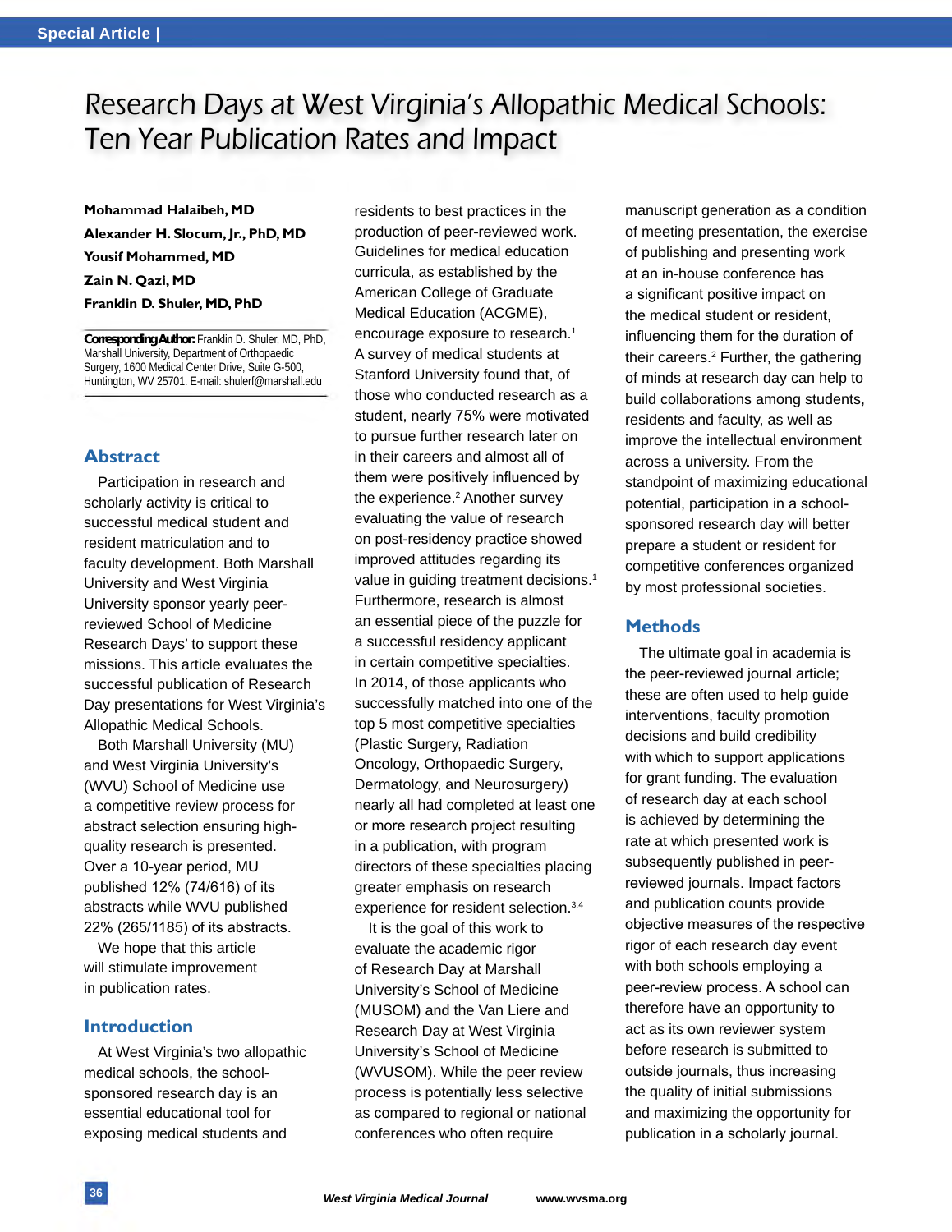



**Figure 1:** *Bar graphs showing a) progression rate of articles and research topics from research day to publication in peer-reviewed journals for the years 2004 to 2013; b) average annual impact factor of peer-reviewed journals publishing research that was presented at research day that year.*

A syllabus of work presented during research day at MUSOM and WVUSOM is created each year; these syllabi provide insight into the research activities at each school during the previous year as conducted by attendings, residents and students. To evaluate submission progression to journal articles, each year's syllabus was converted into a spreadsheet with author names and article titles in columns. The research day abstract title and leading author's last name were entered into three research search engines (PubMed, Google Scholar and Web of Science); a "positive" result (i.e. journal article publication) was one that had a significant number of authors as well as title words in common with the research day abstract submission.<sup>5-7</sup> The total number of research day works that had progressed to, and had been published in, peerreviewed journals was found for both schools each year from 2004 to 2013. Journal impact factor, a proxy for journal importance reflecting the number of citations of recent articles, was also recorded and included in the analysis. There currently is no impact factor for the *West Virginia Medical Journal* and a score of 0.0 was used in the analysis. All of the data used in this analysis (impact factor, research day

| Table 1: WV Allopathic Annual Research Day Publication Rates |             |                |      |      |      |                |      |      |      |      |      |               |
|--------------------------------------------------------------|-------------|----------------|------|------|------|----------------|------|------|------|------|------|---------------|
|                                                              |             | 2004           | 2005 | 2006 | 2007 | 2008           | 2009 | 2010 | 2011 | 2012 | 2013 | <b>Totals</b> |
| <b>MUSOM</b>                                                 | # Abstracts | 45             | 48   | 58   | 51   | 56             | 0    | 72   | 82   | 84   | 120  | 616           |
|                                                              | # Published | $\overline{7}$ | 14   | 6    | 10   | $\overline{2}$ | 0    | 5    | 8    | 14   | 8    | 74            |
|                                                              | % Published | 16%            | 29%  | 10%  | 20%  | 4%             | 0%   | 7%   | 10%  | 17%  | 7%   | 12%           |
| <b>WVUSOM</b>                                                | # Abstracts | 70             | 80   | 82   | 110  | 139            | 128  | 118  | 133  | 137  | 188  | 1185          |
|                                                              | # Published | 20             | 19   | 23   | 28   | 23             | 30   | 22   | 40   | 40   | 20   | 265           |
|                                                              | % Published | 29%            | 24%  | 28%  | 26%  | 17%            | 23%  | 19%  | 30%  | 29%  | 11%  | 22%           |